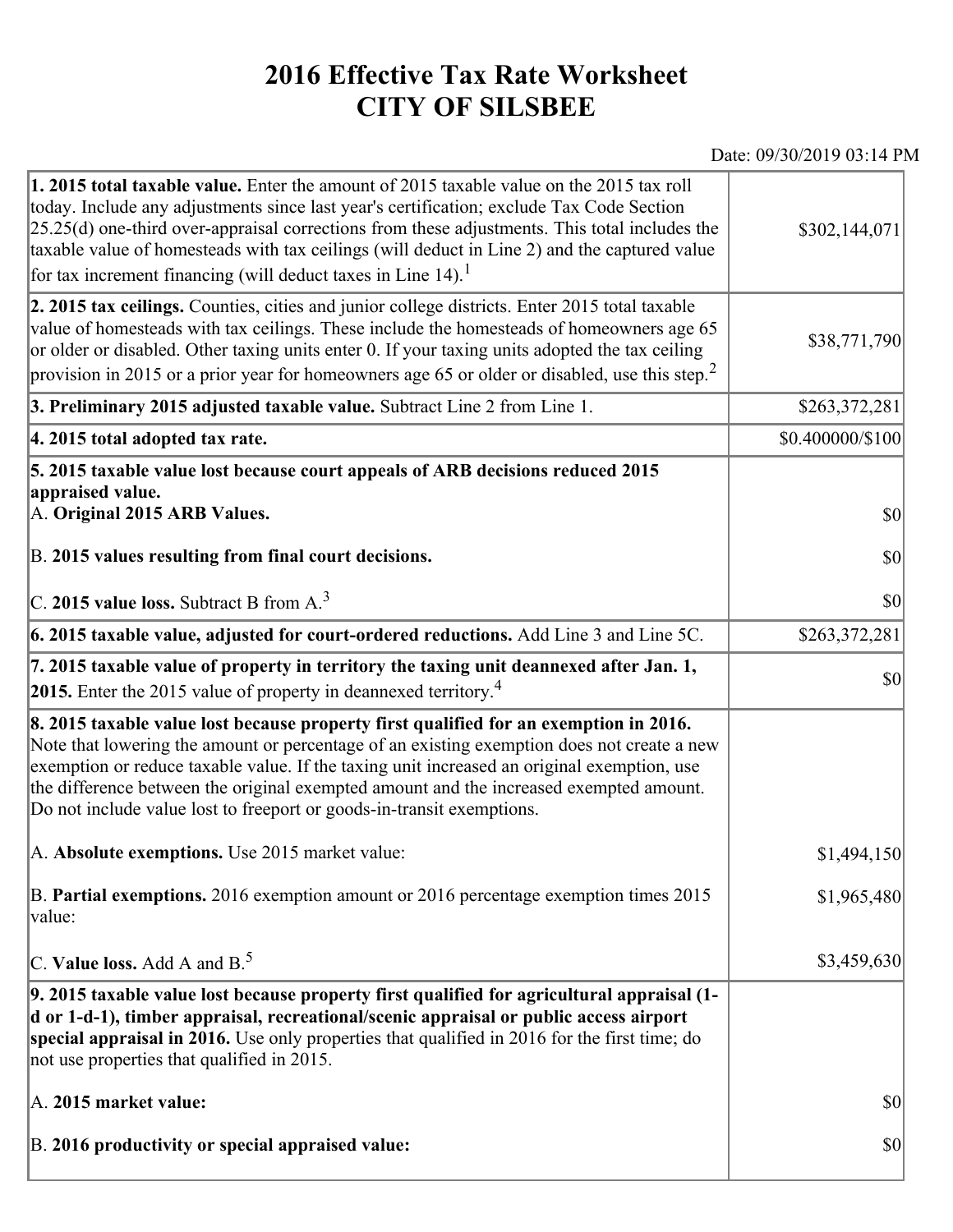| C. Value loss. Subtract B from $A6$                                                                                                                                                                                                                                                                                                                                                                                                                                                                                                                                                                                                                                                                                      | <b>\$0</b>    |
|--------------------------------------------------------------------------------------------------------------------------------------------------------------------------------------------------------------------------------------------------------------------------------------------------------------------------------------------------------------------------------------------------------------------------------------------------------------------------------------------------------------------------------------------------------------------------------------------------------------------------------------------------------------------------------------------------------------------------|---------------|
| 10. Total adjustments for lost value. Add lines 7, 8C and 9C.                                                                                                                                                                                                                                                                                                                                                                                                                                                                                                                                                                                                                                                            | \$3,459,630   |
| 11. 2015 adjusted taxable value. Subtract Line 10 from Line 6.                                                                                                                                                                                                                                                                                                                                                                                                                                                                                                                                                                                                                                                           | \$259,912,651 |
| 12. Adjusted 2015 taxes. Multiply Line 4 by Line 11 and divide by \$100.                                                                                                                                                                                                                                                                                                                                                                                                                                                                                                                                                                                                                                                 | \$1,039,650   |
| 13. Taxes refunded for years preceding tax year 2015. Enter the amount of taxes refunded<br>by the taxing unit for tax years preceding tax year 2015. Types of refunds include court<br>decisions, Tax Code Section 25.25(b) and (c) corrections and Tax Code Section 31.11<br>payment errors. Do not include refunds for tax year 2015. This line applies only to tax years<br>preceding tax year 2015. <sup>7</sup>                                                                                                                                                                                                                                                                                                    | \$984         |
| 14. Taxes in tax increment financing (TIF) for tax year 2015. Enter the amount of taxes<br>paid into the tax increment fund for a reinvestment zone as agreed by the taxing unit. If the<br>taxing unit has no 2016 captured appraised value in Line 16D, enter $0.8$                                                                                                                                                                                                                                                                                                                                                                                                                                                    | 30            |
| 15. Adjusted 2015 taxes with refunds and TIF adjustment. Add Lines 12 and 13, subtract<br>Line $149$                                                                                                                                                                                                                                                                                                                                                                                                                                                                                                                                                                                                                     | \$1,040,634   |
| 16. Total 2016 taxable value on the 2016 certified appraisal roll today. This value<br>includes only certified values and includes the total taxable value of homesteads with tax<br>ceilings (will deduct in Line 18). These homesteads include homeowners age 65 or older or<br>disabled. <sup>10</sup>                                                                                                                                                                                                                                                                                                                                                                                                                |               |
| A. Certified values:                                                                                                                                                                                                                                                                                                                                                                                                                                                                                                                                                                                                                                                                                                     | \$311,244,260 |
| B. Counties: Include railroad rolling stock values certified by the Comptroller's office:                                                                                                                                                                                                                                                                                                                                                                                                                                                                                                                                                                                                                                | \$0           |
| C. Pollution control exemption: Deduct the value of property exempted for the current tax<br>year for the first time as pollution control property:                                                                                                                                                                                                                                                                                                                                                                                                                                                                                                                                                                      | $ 10\rangle$  |
| $\vert$ D. Tax increment financing: Deduct the 2016 captured appraised value of property taxable<br>by a taxing unit in a tax increment financing zone for which the 2016 taxes will be deposited<br>into the tax increment fund. Do not include any new property value that will be included in<br>Line 21 below. $11$                                                                                                                                                                                                                                                                                                                                                                                                  | \$0           |
| E. Total 2016 value. Add A and B, then subtract C and D.                                                                                                                                                                                                                                                                                                                                                                                                                                                                                                                                                                                                                                                                 | \$311,244,260 |
| $ 17$ . Total value of properties under protest or not included on certified appraisal roll. <sup>12</sup>                                                                                                                                                                                                                                                                                                                                                                                                                                                                                                                                                                                                               |               |
| A. 2016 taxable value of properties under protest. The chief appraiser certifies a list of<br>properties still under ARB protest. The list shows the appraisal district's value and the<br>taxpayer's claimed value, if any, or an estimate of the value if the taxpayer wins. For each of<br>the properties under protest, use the lowest of these values. Enter the total value. <sup>13</sup>                                                                                                                                                                                                                                                                                                                         | \$5,436,500   |
| B. 2016 value of properties not under protest or included on certified appraisal roll.<br>The chief appraiser gives taxing units a list of those taxable properties that the chief<br>appraiser knows about, but are not included in the appraisal roll certification. These<br>properties also are not on the list of properties that are still under protest. On this list of<br>properties, the chief appraiser includes the market value, appraised value and exemptions for<br>the preceding year and a reasonable estimate of the market value, appraised value and<br>exemptions for the current year. Use the lower market, appraised or taxable value (as<br>appropriate). Enter the total value. <sup>14</sup> | \$0           |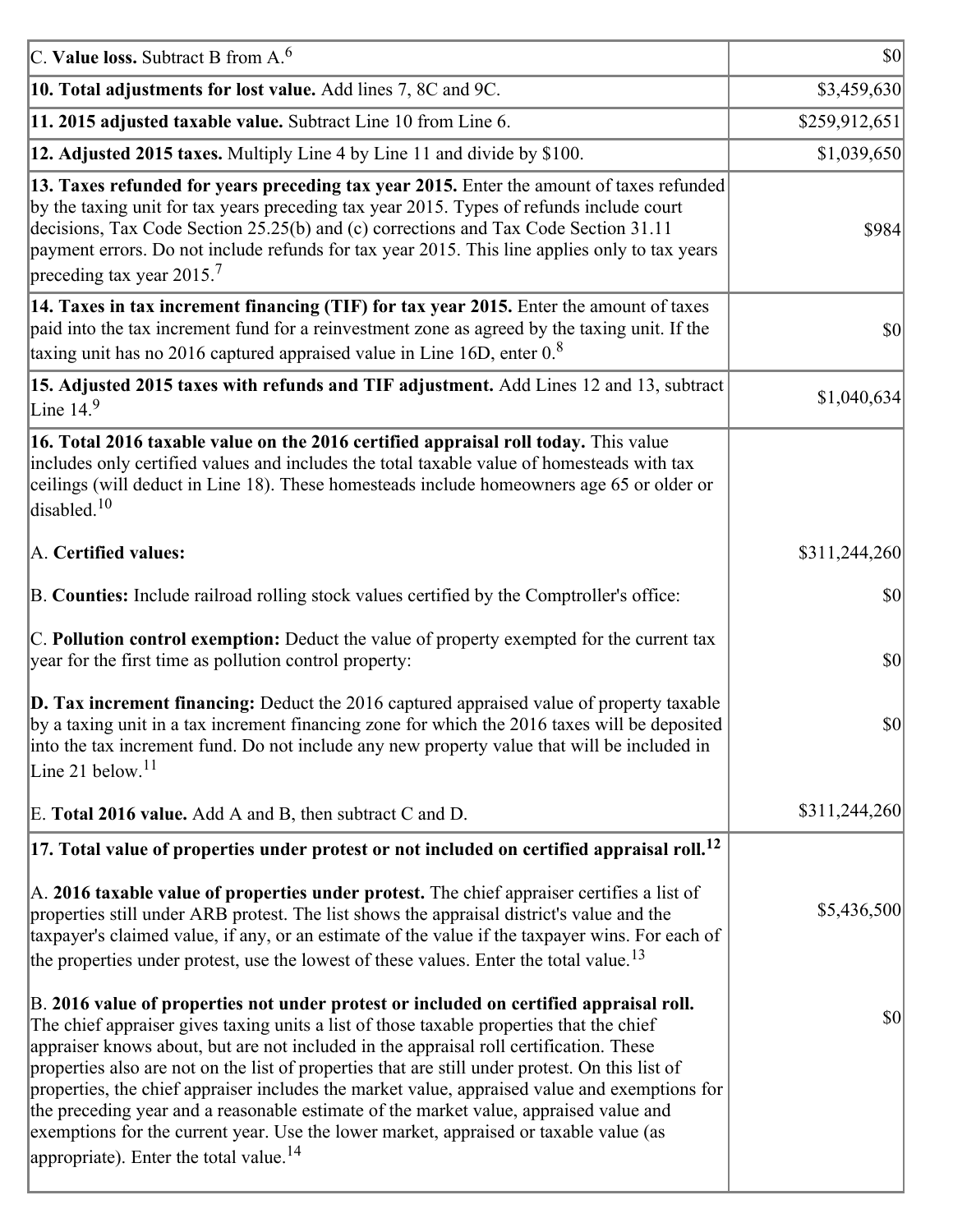| C. Total value under protest or not certified: Add A and B.                                                                                                                                                                                                                                                                                                                                                                                                                                                                                                                                                                                  | \$5,436,500                         |  |
|----------------------------------------------------------------------------------------------------------------------------------------------------------------------------------------------------------------------------------------------------------------------------------------------------------------------------------------------------------------------------------------------------------------------------------------------------------------------------------------------------------------------------------------------------------------------------------------------------------------------------------------------|-------------------------------------|--|
| 18. 2016 tax ceilings. Counties, cities and junior colleges enter 2016 total taxable value of<br>homesteads with tax ceilings. These include the homesteads of homeowners age 65 or older<br>or disabled. Other taxing units enter 0. If your taxing units adopted the tax ceiling provision<br>$\vert$ in 2015 or a prior year for homeowners age 65 or older or disabled, use this step. <sup>15</sup>                                                                                                                                                                                                                                     | \$40,093,870                        |  |
| 19. 2016 total taxable value. Add Lines 16E and 17C. Subtract Line 18.                                                                                                                                                                                                                                                                                                                                                                                                                                                                                                                                                                       | \$276,586,890                       |  |
| 20. Total 2016 taxable value of properties in territory annexed after Jan. 1, 2015.<br>Include both real and personal property. Enter the 2016 value of property in territory<br>$\frac{16}{2}$                                                                                                                                                                                                                                                                                                                                                                                                                                              | $\vert \mathbf{S} \mathbf{0} \vert$ |  |
| 21. Total 2016 taxable value of new improvements and new personal property located<br>in new improvements. New means the item was not on the appraisal roll in 2015. An<br>improvement is a building, structure, fixture or fence erected on or affixed to land. New<br>additions to existing improvements may be included if the appraised value can be<br>determined. New personal property in a new improvement must have been brought into the<br>taxing unit after Jan. 1, 2015, and be located in a new improvement. New improvements do<br>include property on which a tax abatement agreement has expired for $2016$ . <sup>17</sup> | \$1,894,460                         |  |
| 22. Total adjustments to the 2016 taxable value. Add Lines 20 and 21.                                                                                                                                                                                                                                                                                                                                                                                                                                                                                                                                                                        | \$1,894,460                         |  |
| 23. 2016 adjusted taxable value. Subtract Line 22 from Line 19.                                                                                                                                                                                                                                                                                                                                                                                                                                                                                                                                                                              | \$274,692,430                       |  |
| <b>24. 2016 effective tax rate.</b> Divide Line 15 by Line 23 and multiply by $$100$ . <sup>18</sup>                                                                                                                                                                                                                                                                                                                                                                                                                                                                                                                                         | \$0.378836/\$100                    |  |
| <b>25. COUNTIES ONLY.</b> Add together the effective tax rates for each type of tax the county<br>levies. The total is the 2016 county effective tax rate. <sup>19</sup>                                                                                                                                                                                                                                                                                                                                                                                                                                                                     |                                     |  |

A county, city or hospital district that adopted the additional sales tax in November 2015 or in May 2016 must adjust its effective tax rate. The Additional Sales Tax Rate Worksheet sets out this adjustment. Do not forget to complete the Additional Sales Tax Rate Worksheet if the taxing unit adopted the additional sales tax on these dates.

<sup>1</sup>Tex. Tax Code Section  $26.012(14)$ <sup>2</sup>Tex. Tax Code Section  $26.012(14)$  $3$ Tex. Tax Code Section 26.012(13)  ${}^{4}$ Tex. Tax Code Section 26.012(15)  $5$ Tex. Tax Code Section 26.012(15)  ${}^{6}$ Tex. Tax Code Section 26.012(15)  $7$ Tex. Tax Code Section 26.012(13)  ${}^{8}$ Tex. Tax Code Section 26.03(c)  $^{9}$ Tex. Tax Code Section 26.012(13)  $10$ Tex. Tax Code Section 26.012(15) <sup>11</sup>Tex. Tax Code Section  $26.03(c)$ <sup>12</sup>Tex. Tax Code Section  $26.01(c)$ <sup>13</sup>Tex. Tax Code Section 26.04 and 26.041 <sup>14</sup>Tex. Tax Code Section 26.04 and 26.041 <sup>15</sup>Tex. Tax Code Section  $26.012(6)$  $16$ Tex. Tax Code Section 26.012(17) <sup>17</sup>Tex. Tax Code Section  $26.012(17)$ <sup>18</sup>Tex. Tax Code Section 26.04(c) <sup>19</sup>Tex. Tax Code Section 26.04(d)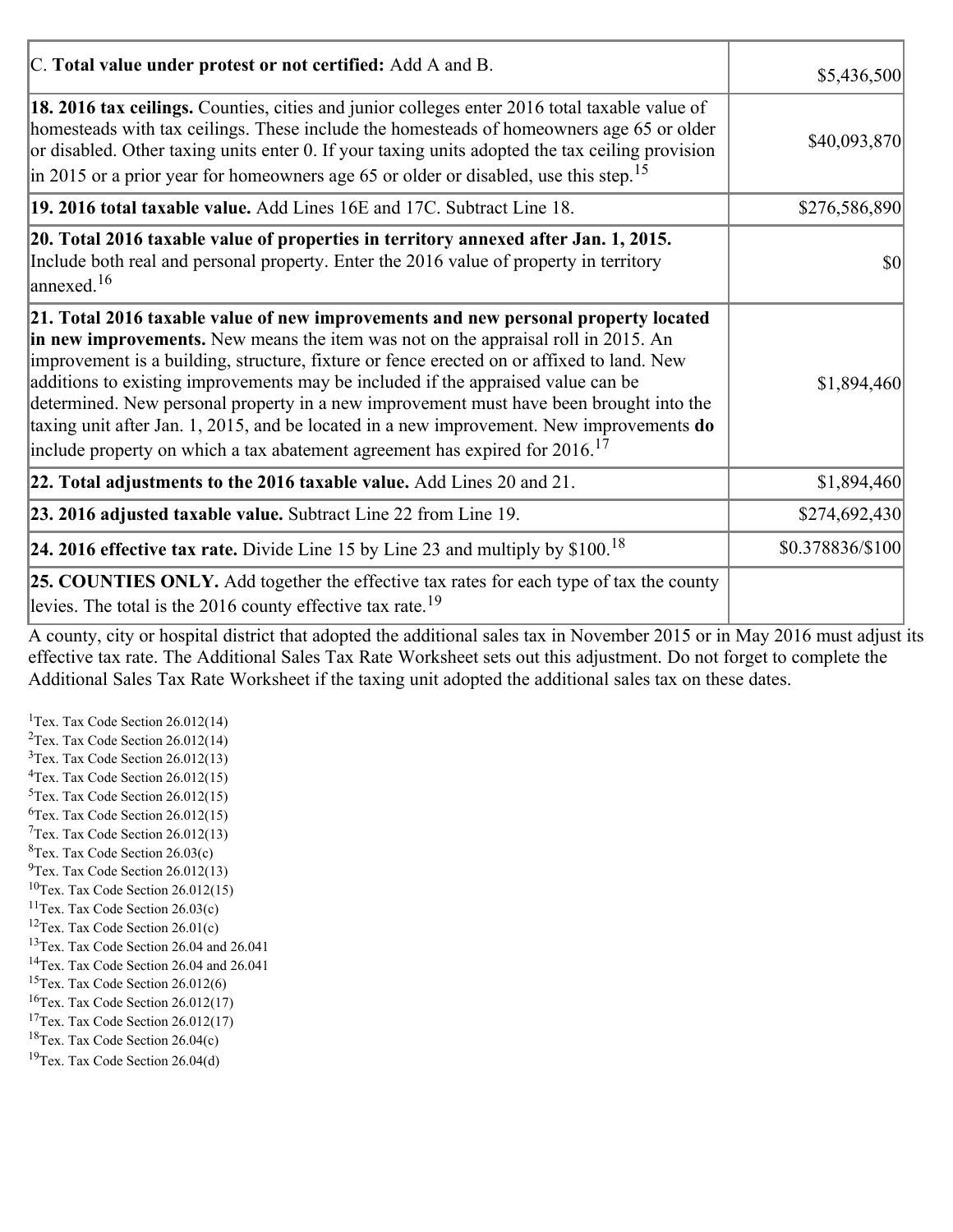## **2016 Rollback Tax Rate Worksheet CITY OF SILSBEE**

Date: 09/30/2019

| 26. 2015 maintenance and operations (M&O) tax rate.                                                                                                                                                                                                                                                                                                                                                                                                                                                                                                                                                                                                                     | \$0.400000/\$100                    |
|-------------------------------------------------------------------------------------------------------------------------------------------------------------------------------------------------------------------------------------------------------------------------------------------------------------------------------------------------------------------------------------------------------------------------------------------------------------------------------------------------------------------------------------------------------------------------------------------------------------------------------------------------------------------------|-------------------------------------|
| $ 27.2015$ adjusted taxable value. Enter the amount from Line 11.                                                                                                                                                                                                                                                                                                                                                                                                                                                                                                                                                                                                       | \$259,912,651                       |
| 28. 2015 M&O taxes.                                                                                                                                                                                                                                                                                                                                                                                                                                                                                                                                                                                                                                                     |                                     |
|                                                                                                                                                                                                                                                                                                                                                                                                                                                                                                                                                                                                                                                                         |                                     |
| A. Multiply Line 26 by Line 27 and divide by \$100.                                                                                                                                                                                                                                                                                                                                                                                                                                                                                                                                                                                                                     | \$1,039,650                         |
| B. Cities, counties and hospital districts with additional sales tax: Amount of additional<br>sales tax collected and spent on M&O expenses in 2015. Enter amount from full year's sales<br>tax revenue spent for M&O in 2015 fiscal year, if any. Other taxing units enter 0. Counties<br>exclude any amount that was spent for economic development grants from the amount of<br>sales tax spent.                                                                                                                                                                                                                                                                     | \$689,146                           |
| C. Counties: Enter the amount for the state criminal justice mandate. If second or later year,<br>the amount is for increased cost above last year's amount. Other taxing units enter 0.                                                                                                                                                                                                                                                                                                                                                                                                                                                                                | $ 10\rangle$                        |
| D. Transferring function: If discontinuing all of a department, function or activity and<br>transferring it to another taxing unit by written contract, enter the amount spent by the taxing<br>unit discontinuing the function in the 12 months preceding the month of this calculation. If<br>the taxing unit did not operate this function for this 12-month period, use the amount spent<br>in the last full fiscal year in which the taxing unit operated the function. The taxing unit<br>discontinuing the function will subtract this amount in H below. The taxing unit receiving<br>the function will add this amount in H below. Other taxing units enter 0. | $ 10\rangle$                        |
| E. Taxes refunded for years preceding tax year 2015: Enter the amount of M&O taxes<br>refunded in the preceding year for taxes before that year. Types of refunds include court<br>decisions, Tax Code Section 25.25(b) and (c) corrections and Tax Code Section 31.11<br>payment errors. Do not include refunds for tax year 2015. This line applies only to tax years<br>preceding tax year 2015.                                                                                                                                                                                                                                                                     | \$984                               |
| F. Enhanced indigent health care expenditures: Enter the increased amount for the<br>current year's enhanced indigent health care expenditures above the preceding tax year's<br>enhanced indigent health care expenditures, less any state assistance.                                                                                                                                                                                                                                                                                                                                                                                                                 | $\vert \mathbf{S} \mathbf{0} \vert$ |
| G. Taxes in TIF: Enter the amount of taxes paid into the tax increment fund for a<br>reinvestment zone as agreed by the taxing unit. If the taxing unit has no 2016 captured<br>appraised value in Line 16D, enter 0.                                                                                                                                                                                                                                                                                                                                                                                                                                                   | $ 10\rangle$                        |
| <b>H. Adjusted M&amp;O Taxes.</b> Add A, B, C, E and F. For unit with D, subtract if discontinuing<br>function and add if receiving function. Subtract G.                                                                                                                                                                                                                                                                                                                                                                                                                                                                                                               | \$1,729,780                         |
| 29. 2016 adjusted taxable value. Enter Line 23 from the Effective Tax Rate Worksheet.                                                                                                                                                                                                                                                                                                                                                                                                                                                                                                                                                                                   | \$274,692,430                       |
| 30. 2016 effective maintenance and operations rate. Divide Line 28H by Line 29 and<br>multiply by \$100.                                                                                                                                                                                                                                                                                                                                                                                                                                                                                                                                                                | \$0.629715/\$100                    |
| $31.2016$ rollback maintenance and operation rate. Multiply Line 30 by 1.08.                                                                                                                                                                                                                                                                                                                                                                                                                                                                                                                                                                                            | \$0.680092/\$100                    |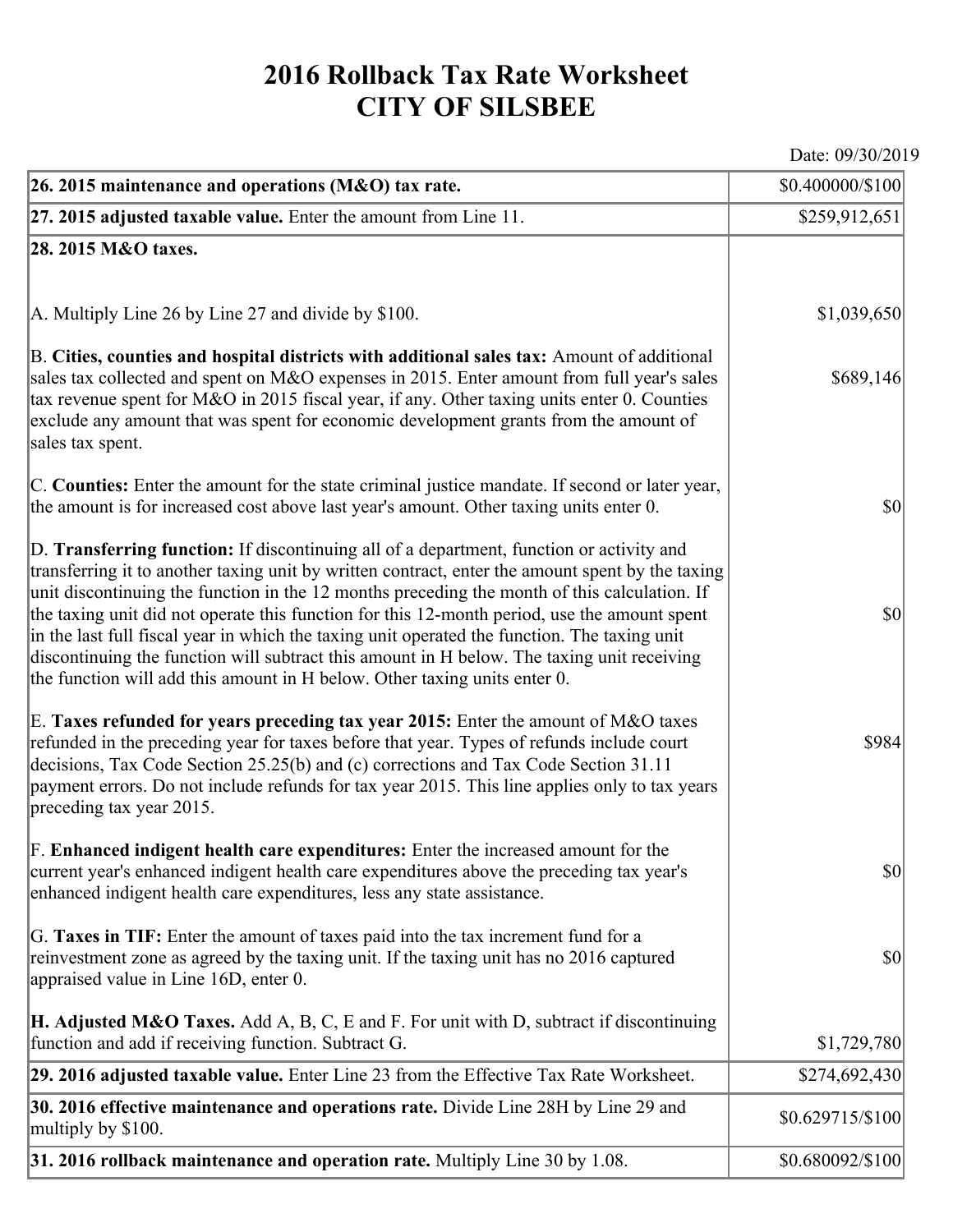| 32. Total 2016 debt to be paid with property taxes and additional sales tax revenue.                                                                                                                                                                                                                                                             |                    |
|--------------------------------------------------------------------------------------------------------------------------------------------------------------------------------------------------------------------------------------------------------------------------------------------------------------------------------------------------|--------------------|
| "Debt" means the interest and principal that will be paid on debts that:                                                                                                                                                                                                                                                                         |                    |
| $(1)$ are paid by property taxes,                                                                                                                                                                                                                                                                                                                |                    |
| $(2)$ are secured by property taxes,<br>$(3)$ are scheduled for payment over a period longer than one year and                                                                                                                                                                                                                                   |                    |
| $(4)$ are not classified in the taxing unit's budget as M&O expenses.                                                                                                                                                                                                                                                                            |                    |
| A. Debt also includes contractual payments to other taxing units that have incurred debts on<br>behalf of this taxing unit, if those debts meet the four conditions above. Include only<br>amounts that will be paid from property tax revenue. Do not include appraisal district budget<br>payments. List the debt in Schedule B: Debt Service. | $\vert$ so $\vert$ |
| B. Subtract <b>unencumbered fund amount</b> used to reduce total debt.                                                                                                                                                                                                                                                                           | $ 10\rangle$       |
| C. Subtract <b>amount paid</b> from other resources.                                                                                                                                                                                                                                                                                             |                    |
| D. Adjusted debt. Subtract B and C from A.                                                                                                                                                                                                                                                                                                       | $ 10\rangle$       |
|                                                                                                                                                                                                                                                                                                                                                  | \$0                |
| 33. Certified 2015 excess debt collections. Enter the amount certified by the collector.                                                                                                                                                                                                                                                         | $ 10\rangle$       |
| 34. Adjusted 2016 debt. Subtract Line 33 from Line 32D.                                                                                                                                                                                                                                                                                          | $ 10\rangle$       |
| 35. Certified 2016 anticipated collection rate. Enter the rate certified by the collector. If<br>the rate is 100 percent or greater, enter 100 percent.                                                                                                                                                                                          | 0.00%              |
| 36. 2016 debt adjusted for collections. Divide Line 34 by Line 35                                                                                                                                                                                                                                                                                | $ 10\rangle$       |
| $ 37, 2016$ total taxable value. Enter the amount on Line 19.                                                                                                                                                                                                                                                                                    | \$276,586,890      |
| <b>38. 2016 debt tax rate.</b> Divide Line 36 by Line 37 and multiply by \$100.                                                                                                                                                                                                                                                                  | \$0.000000/\$100   |
| <b>39. 2016 rollback tax rate.</b> Add Lines 31 and 38.                                                                                                                                                                                                                                                                                          | \$0.680092/\$100   |
| 40. COUNTIES ONLY. Add together the rollback tax rates for each type of tax the county<br>levies. The total is the 2016 county rollback tax rate.                                                                                                                                                                                                |                    |

Ï

A taxing unit that adopted the additional sales tax must complete the lines for the Additional Sales Tax Rate. A taxing unit seeking additional rollback protection for pollution control expenses completes the Additional Rollback Protection for Pollution Control.